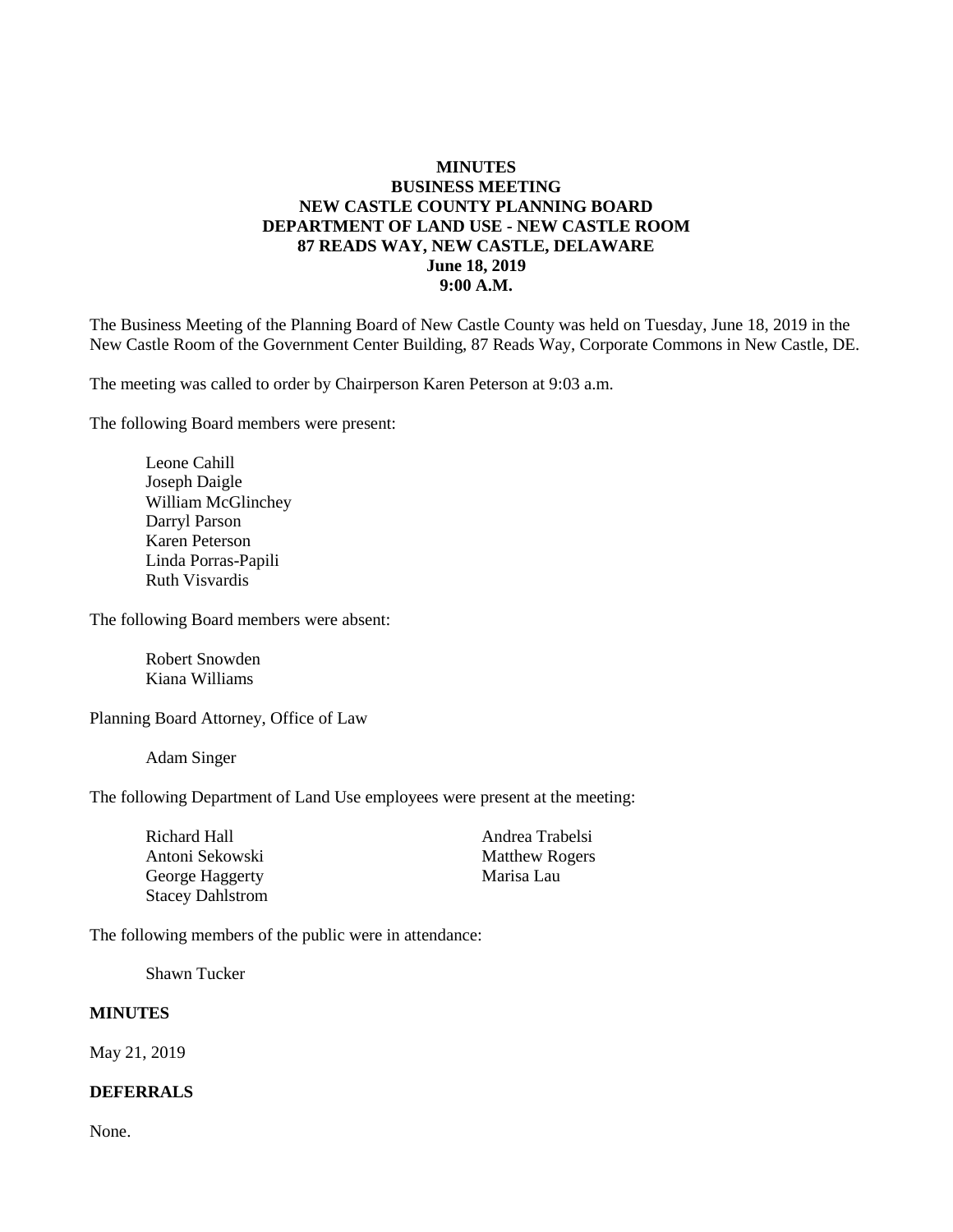#### **BUSINESS**

**App. 2019-0091-S:** North side of Governor Printz Boulevard, 940 feet west of E. Lea Boulevard. Exploratory Minor Land Development Plan for SUEZ Edgemoor proposes to construct a 110-foot diameter, 64-foot height maximum, ground supported water storage tank and associated site improvements. I and CR Zoning. CD 4. Brandywine Hundred (T.P. 06-148.00-003)

At a business meeting held on June 18, 2019, the Planning Board considered the Department of Land Use recommendation. On a motion by Ms. Papili, seconded by Mr. Parson, the Planning Board voted to grant **CONDITIONAL APPROVAL** of Application 2019-0091-S with the conditions as stated by the Department. The motion passed by a VOTE of 7-0-0-2 (Yes: Cahill, Daigle, McGlinchey, Papili, Parson, Visvardis, Peterson; NO: None; ABSTAIN: None; ABSENT: Snowden, Williams).

In discussion preceding the vote the Board members offered the following comments:

Ms. Papili asked the Department to confirm that no lights are being proposed for the tank.

## **REPORT OF COMMITTEES**

None.

## **REPORT OF GENERAL MANAGER**

Matt Rogers, Andrea Trabelsi, and Stacey Dahlstrom provided a departmental update. Transportation Ordinance No. 19-005 has been approved by Council. The Advisory Committee of the Southern New Castle County Master Plan met on June  $17<sup>th</sup>$ . The Department is drafting two environmental ordinances for forests and scenic viewsheds. Upcoming meetings for the SNCC master plan and scenic byways ordinance will be held on June  $24<sup>th</sup>$  and  $26<sup>th</sup>$ , respectively. Ms. Peterson reported that the hearing on the new coastal zone regulations is also scheduled for the  $26<sup>th</sup>$ .

## **REPORT OF CHAIRPERSON**

None.

## **OTHER BOARD MEMBER COMMENTS**

None.

## **COMMENTS FROM THE PUBLIC**

None.

## **OTHER BUSINESS**

The *Planning 101* course offered by the University of Delaware Institute of Public Administration introduces public officials to the elements of a comprehensive plan, the basics of land use control, the role of planning and zoning commissioners, and the State of Delaware Planning and Zoning Statutory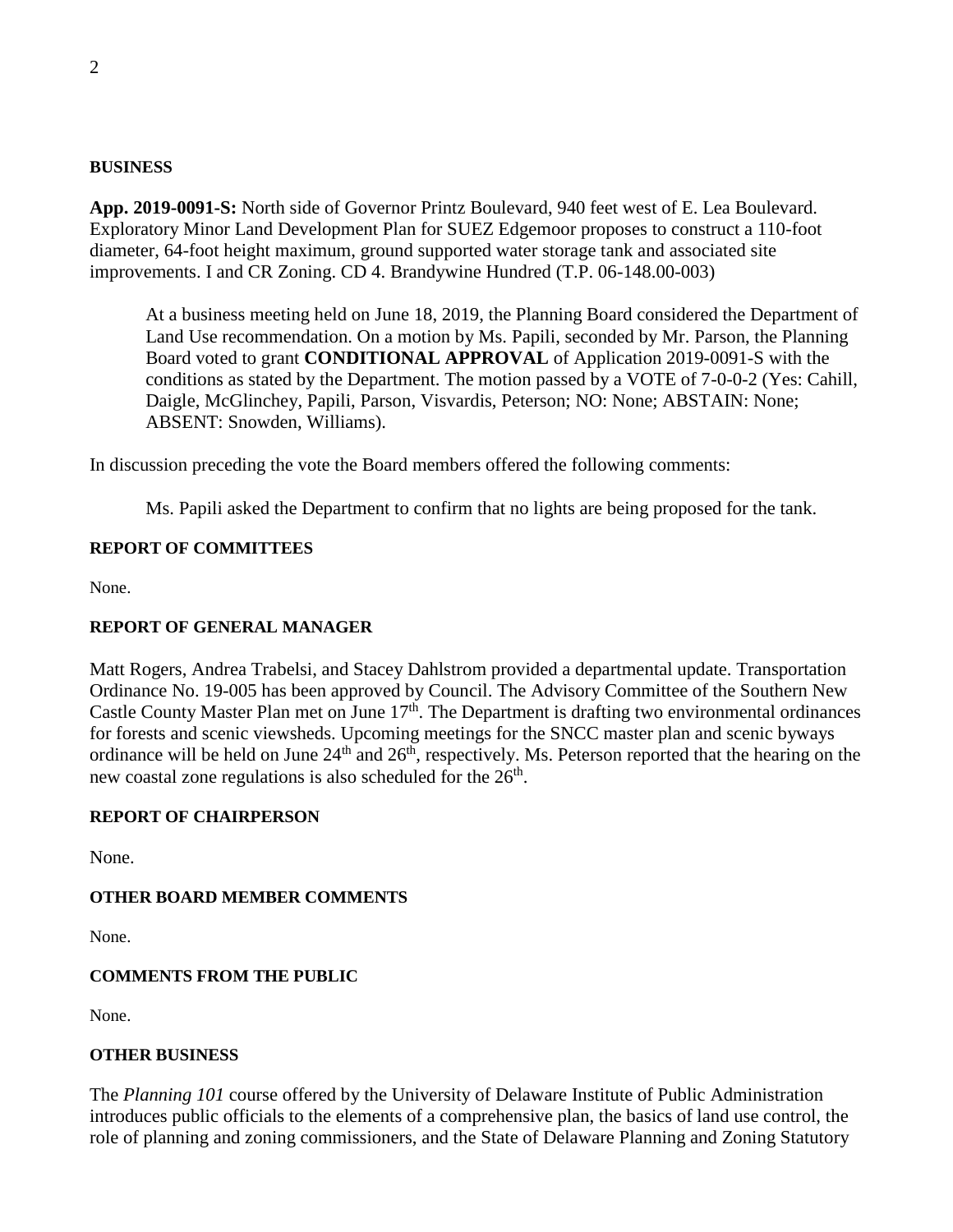requirements. Sean O'Neill, AICP (Institute for Public Administration), David Edgell, AICP (Office of State Planning), and Max Walton, Esq., who is also outside counsel for the County, presented a modified version of the course that included information specific to the New Castle County Planning Board. The presentation began at 9:15 and ended at 10:38.

The board had several questions and comments for presenters:

- Ms. Papili asked for clarification on how New Castle County works with the state to develop the Delaware Strategies for State Policies and Spending map. Mr. Edgell replied that the map is the state's blueprint showing where county, local, and state agency plans and data indicate money should be invested for certain types of purposes. NCC meets with the Office of State Planning and provides that data as part of the comprehensive planning process. Ms. Peterson noted that coordination between state and local government has increased significantly since the first comprehensive plan was done in the 1980s, and resulted in better development throughout the state.
- Ms. Papili asked whether statements made by members during the voting process were also considered public statements. Mr. Walton clarified that board members should state the reasons for their vote in their record, as advised by Board counsel. Outside the context of voting, however, members should not make public statements advocating for or against a given project heard by the Planning Board.
- Mr. McGlinchey asked whether these best practices were also applicable in cases where the Board makes recommendations on applications rather than decisions. Mr. Walton responded that there are lesser requirements for recommendations, but members should vote based on what has been presented to them at meetings. Mr. McGlinchey asked for clarification on whether the UDC rezoning standards refer to the map/set of maps in the comprehensive plan, which have the force of law, or the entire plan. Adam Singer, Planning Board Attorney, said the Office of Law would research this and get back to the board.
- Mr. Walton also addressed ex parte communication. Any type of communication may be grounds for recusal. Members should ask the NCC Ethics Board for guidance and disclose all communications.

Andrea Trabelsi, Assistant General Manager of Land Use, noted that the Department and the Institute of Public Administration are developing an online component for today's training which will be made available to community members who are interested in learning about this topic. Users can earn a certification for completing all modules of the online course. She thanked the board for being part of this process.

Before the meeting adjourned, Adam Singer introduced Randy Vesprey, who will take over for him as Planning Board Attorney. Ms. Peterson thanked Mr. Singer for his service.

# **ADJOURNMENT**

The Board voted to adjourn the meeting at 10:40 a.m.

3